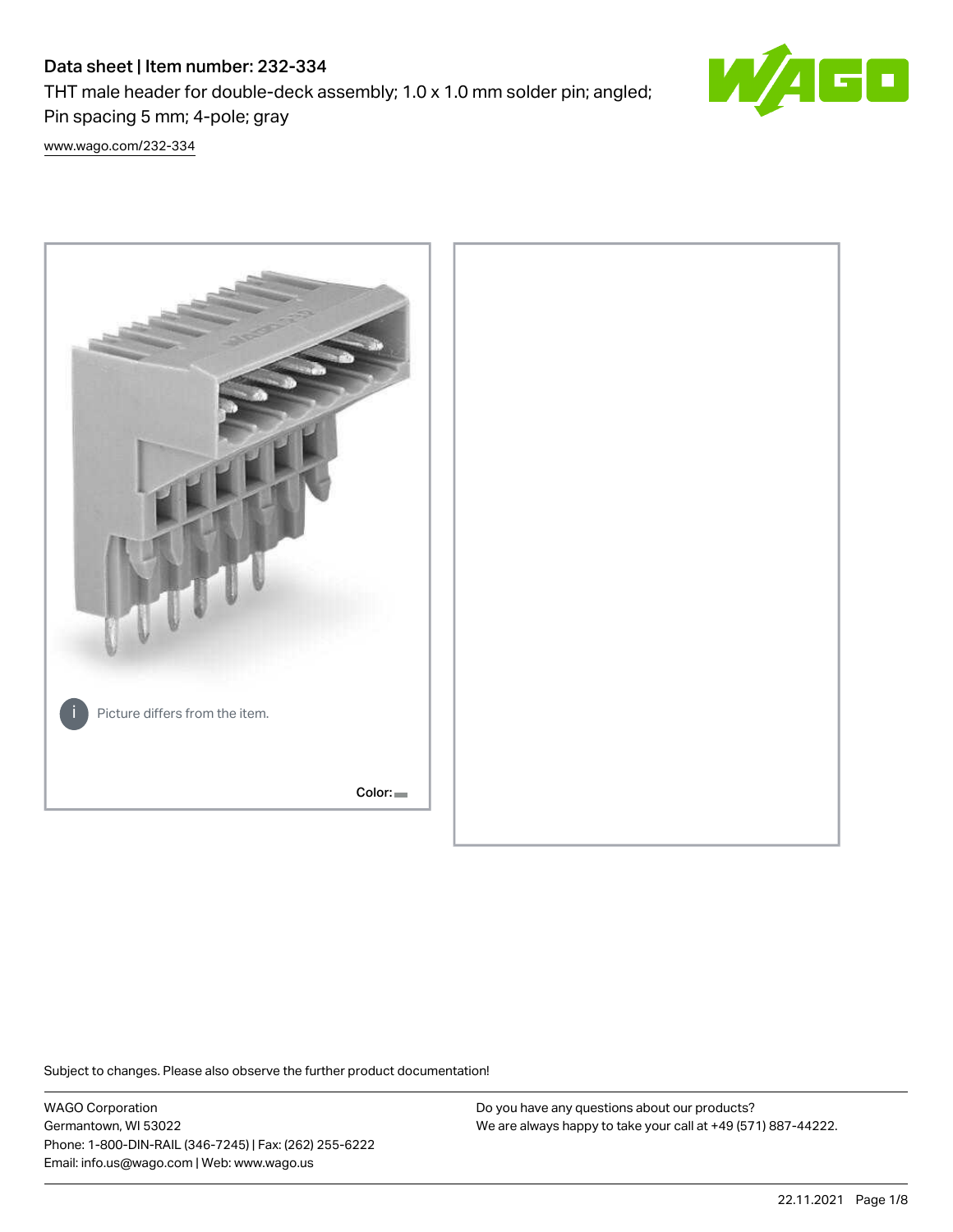[www.wago.com/232-334](http://www.wago.com/232-334)



Dimensions in mm

Length = (pole no.  $-1$ ) x pin spacing + 8.2 mm

The solder pins of the "lower" male headers are in line.

The solder pins of the "lower" female headers are staggered by half a pin spacing.

#### Item description

- $\blacksquare$ Male headers for double-deck assembly provide high-density wiring for wire-to-board connections
- $\blacksquare$ Horizontal PCB mounting
- $\blacksquare$ Double-deck design allows male or female headers with angled solder pins to be placed on the lower deck
- $\blacksquare$ Coding option available

Subject to changes. Please also observe the further product documentation!

WAGO Corporation Germantown, WI 53022 Phone: 1-800-DIN-RAIL (346-7245) | Fax: (262) 255-6222 Email: info.us@wago.com | Web: www.wago.us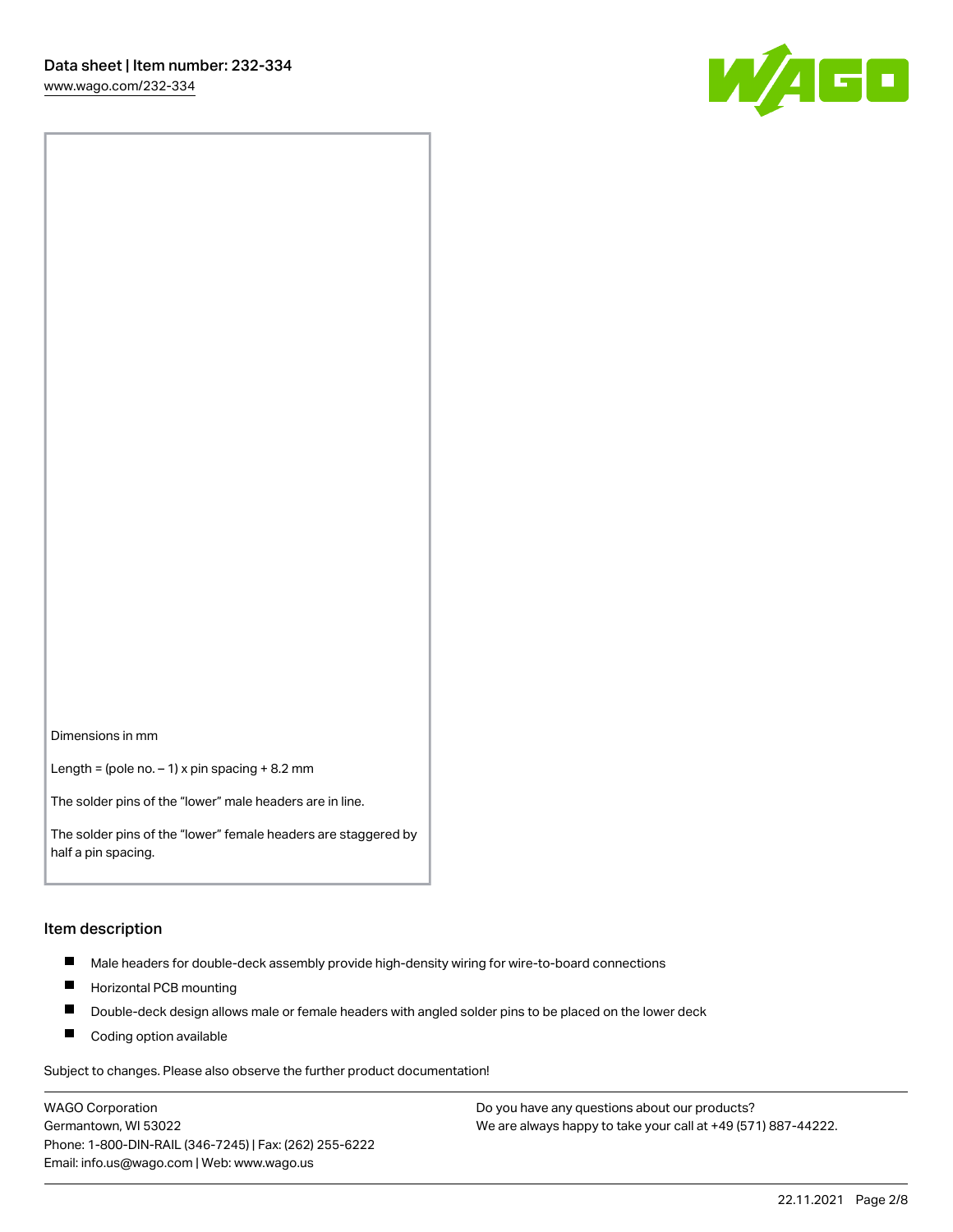

### Data Notes

| Safety information 1 | The MCS-MULTI CONNECTION SYSTEM includes connectors<br>without breaking capacity in accordance with DIN EN 61984. When<br>used as intended, these connectors must not be connected<br>/disconnected when live or under load. The circuit design should<br>ensure header pins, which can be touched, are not live when<br>unmated. |
|----------------------|-----------------------------------------------------------------------------------------------------------------------------------------------------------------------------------------------------------------------------------------------------------------------------------------------------------------------------------|
| Variants:            | Other pole numbers<br>Gold-plated or partially gold-plated contact surfaces<br>Other versions (or variants) can be requested from WAGO Sales or<br>configured at https://configurator.wago.com/                                                                                                                                   |

## Electrical data

### IEC Approvals

| Ratings per                 | IEC/EN 60664-1                                            |
|-----------------------------|-----------------------------------------------------------|
| Rated voltage (III / 3)     | 320 V                                                     |
| Rated surge voltage (III/3) | 4 <sub>k</sub> V                                          |
| Rated voltage (III/2)       | 320 V                                                     |
| Rated surge voltage (III/2) | 4 <sub>k</sub> V                                          |
| Nominal voltage (II/2)      | 630 V                                                     |
| Rated surge voltage (II/2)  | 4 <sub>k</sub> V                                          |
| Rated current               | 12A                                                       |
| Legend (ratings)            | (III / 2) ≙ Overvoltage category III / Pollution degree 2 |

# UL Approvals

| Approvals per                  | UL 1059 |
|--------------------------------|---------|
| Rated voltage UL (Use Group B) | 300 V   |
| Rated current UL (Use Group B) | 10 A    |
| Rated voltage UL (Use Group D) | 300 V   |
| Rated current UL (Use Group D) | 10 A    |

## Ratings per UL

| - 1977<br>Rated voltage UL | 600 V                |
|----------------------------|----------------------|
| Rated current UL 1977      | 10<br>$\overline{v}$ |

Subject to changes. Please also observe the further product documentation!

| <b>WAGO Corporation</b>                                | Do you have any questions about our products?                 |
|--------------------------------------------------------|---------------------------------------------------------------|
| Germantown, WI 53022                                   | We are always happy to take your call at +49 (571) 887-44222. |
| Phone: 1-800-DIN-RAIL (346-7245)   Fax: (262) 255-6222 |                                                               |
| Email: info.us@wago.com   Web: www.wago.us             |                                                               |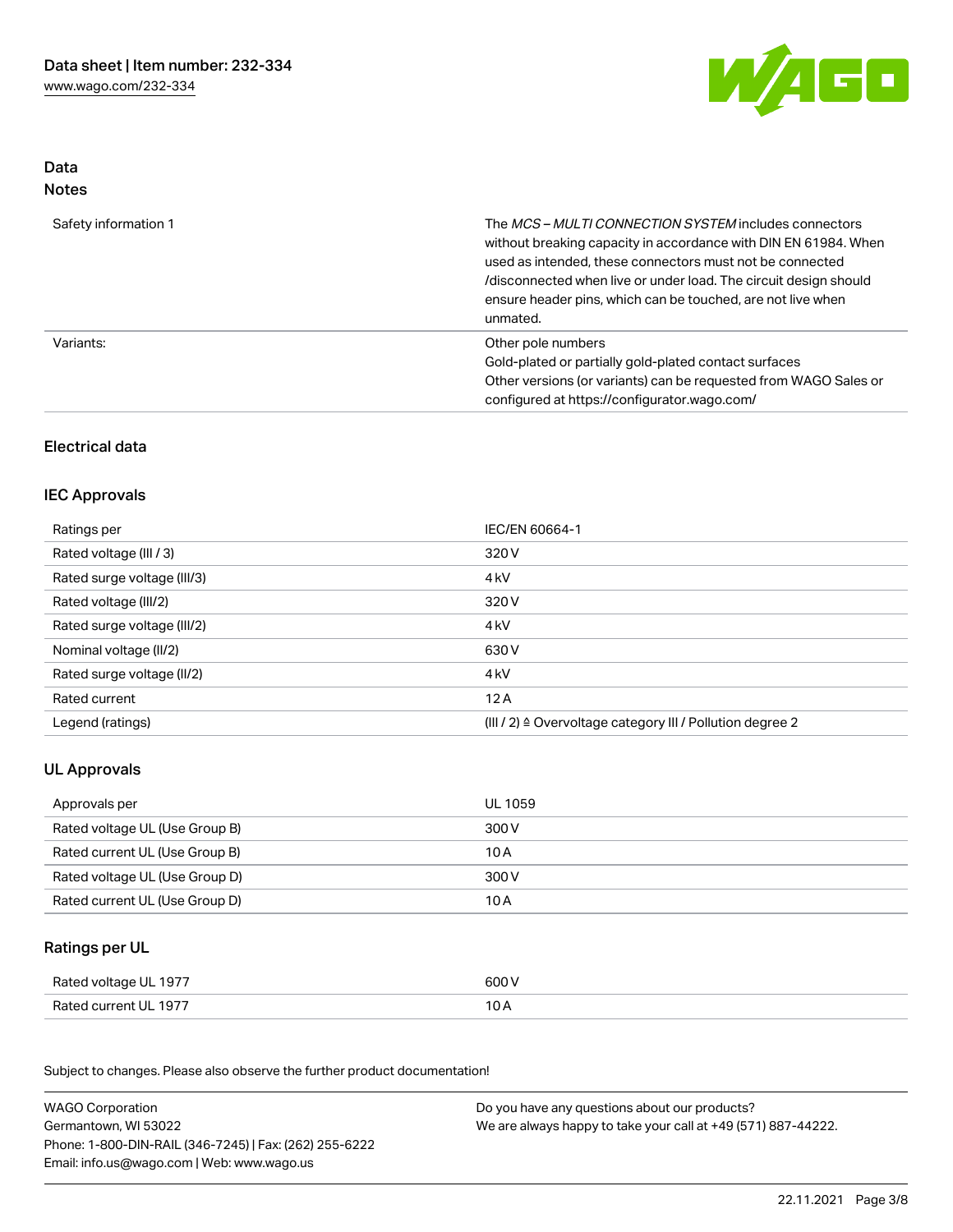# Data sheet | Item number: 232-334

[www.wago.com/232-334](http://www.wago.com/232-334)



### CSA Approvals

| Approvals per                   | CSA   |
|---------------------------------|-------|
| Rated voltage CSA (Use Group B) | 300 V |
| Rated current CSA (Use Group B) | 10 A  |
| Rated voltage CSA (Use Group D) | 300 V |
| Rated current CSA (Use Group D) | 10 A  |

## Connection data

| Total number of potentials |  |
|----------------------------|--|
| Number of connection types |  |
| Number of levels           |  |

#### Connection 1

## Physical data

| Pin spacing                          | 5 mm / 0.197 inch    |
|--------------------------------------|----------------------|
| Width                                | 23.2 mm / 0.913 inch |
| Height                               | 31 mm / 1.22 inch    |
| Height from the surface              | 26 mm / 1.024 inch   |
| Depth                                | 17 mm / 0.669 inch   |
| Solder pin length                    | $5 \,\mathrm{mm}$    |
| Solder pin dimensions                | $1 \times 1$ mm      |
| Drilled hole diameter with tolerance | $1.4$ $(+0.1)$ mm    |

## Plug-in connection

| Contact type (pluggable connector) | Male header |
|------------------------------------|-------------|
| Connector (connection type)        | for PCB     |
| Mismating protection               | No          |
| Mating direction to the PCB        | 0°          |
| Locking of plug-in connection      | Without     |

#### PCB contact

| <b>PCB Contact</b>     | <b>THT</b>                               |
|------------------------|------------------------------------------|
| Solder pin arrangement | over the entire male connector (in-line) |

Subject to changes. Please also observe the further product documentation!

| <b>WAGO Corporation</b>                                | Do you have any questions about our products?                 |
|--------------------------------------------------------|---------------------------------------------------------------|
| Germantown, WI 53022                                   | We are always happy to take your call at +49 (571) 887-44222. |
| Phone: 1-800-DIN-RAIL (346-7245)   Fax: (262) 255-6222 |                                                               |
| Email: info.us@wago.com   Web: www.wago.us             |                                                               |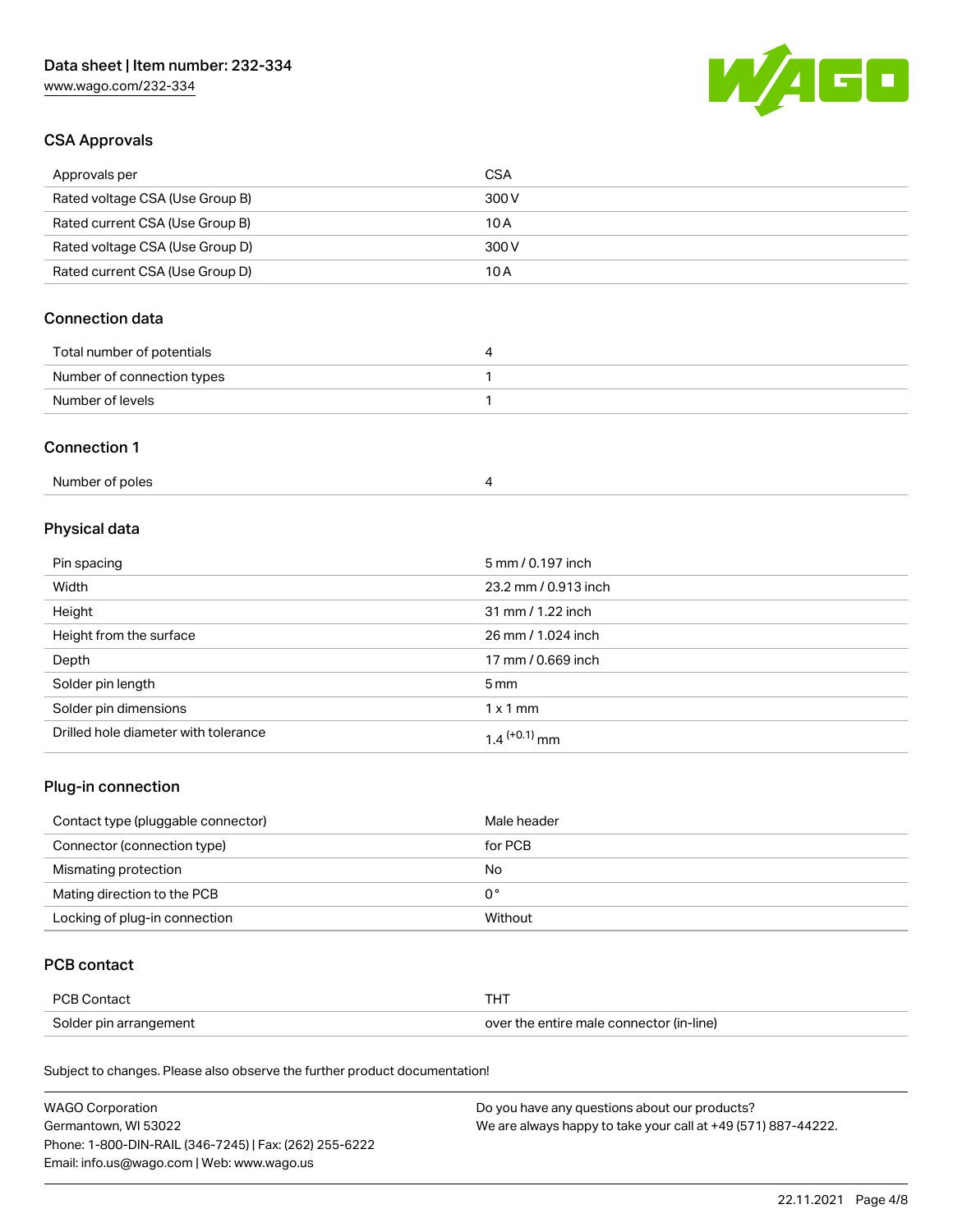[www.wago.com/232-334](http://www.wago.com/232-334)

Number of solder pins per potential 1



#### Material data

| Color                       | gray                                   |
|-----------------------------|----------------------------------------|
| Material group              |                                        |
| Insulation material         | Polyamide (PA66)                       |
| Flammability class per UL94 | V <sub>0</sub>                         |
| Contact material            | Electrolytic copper (E <sub>Cu</sub> ) |
| Contact plating             | tin-plated                             |
| Fire load                   | 0.099 MJ                               |
| Weight                      | 4.7 <sub>g</sub>                       |

#### Environmental requirements

Limit temperature range  $-60... +100$  °C

### Commercial data

| Product Group         | 3 (Multi Conn. System) |
|-----------------------|------------------------|
| PU (SPU)              | 100 Stück              |
| Packaging type        | box                    |
| Country of origin     | PL                     |
| <b>GTIN</b>           | 4044918685450          |
| Customs tariff number | 85366990990            |

### Approvals / Certificates

#### Country specific Approvals

| Logo               | Approval                                            | <b>Additional Approval Text</b> | Certificate<br>name |
|--------------------|-----------------------------------------------------|---------------------------------|---------------------|
|                    | <b>CB</b><br><b>DEKRA Certification B.V.</b>        | IEC 61984                       | NL-39756            |
|                    | <b>CSA</b><br>DEKRA Certification B.V.              | C <sub>22.2</sub>               | 1466354             |
| EMA<br><b>NEUR</b> | <b>KEMA/KEUR</b><br><b>DEKRA Certification B.V.</b> | EN 61984                        | 2190761.01          |

Subject to changes. Please also observe the further product documentation!

| <b>WAGO Corporation</b>                                | Do you have any questions about our products?                 |
|--------------------------------------------------------|---------------------------------------------------------------|
| Germantown, WI 53022                                   | We are always happy to take your call at +49 (571) 887-44222. |
| Phone: 1-800-DIN-RAIL (346-7245)   Fax: (262) 255-6222 |                                                               |
| Email: info.us@wago.com   Web: www.wago.us             |                                                               |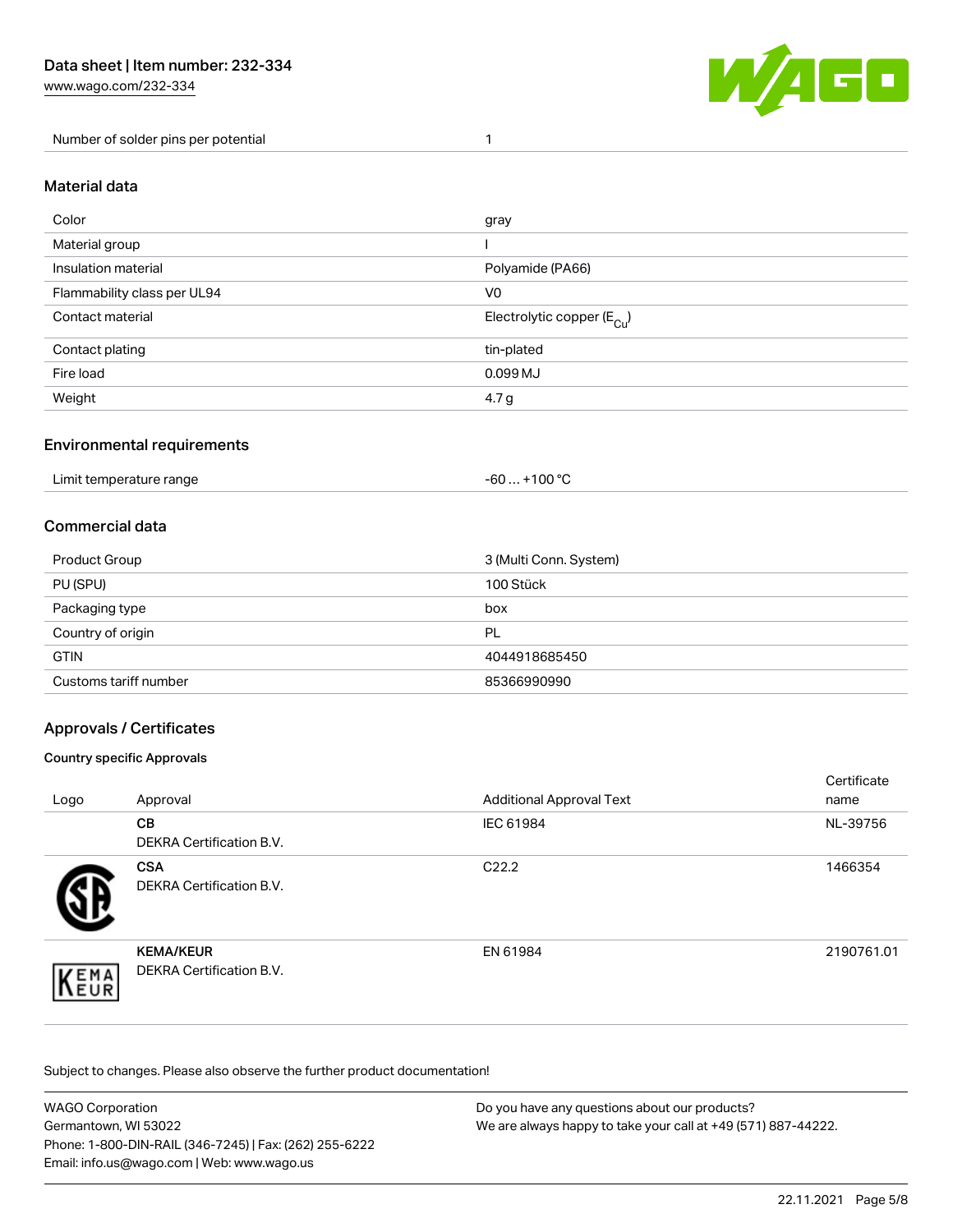

#### Ship Approvals

| Logo                                            | Approval                                                                                                 | <b>Additional Approval Text</b> | Certificate<br>name                 |  |
|-------------------------------------------------|----------------------------------------------------------------------------------------------------------|---------------------------------|-------------------------------------|--|
| ABS                                             | <b>ABS</b><br>American Bureau of Shipping                                                                |                                 | $19 -$<br>HG15869876-<br><b>PDA</b> |  |
|                                                 | <b>DNV GL</b><br>Det Norske Veritas, Germanischer Lloyd                                                  |                                 | TAE000016Z                          |  |
|                                                 | <b>LR</b><br>Lloyds Register                                                                             | IEC 61984                       | 96/20035 (E5)                       |  |
| <b>UL-Approvals</b>                             | Approval                                                                                                 | <b>Additional Approval Text</b> | Certificate<br>name                 |  |
| Logo                                            | UL<br>Underwriters Laboratories Inc.                                                                     | <b>UL 1059</b>                  | E45172                              |  |
|                                                 | <b>UR</b><br>Underwriters Laboratories Inc.                                                              | <b>UL 1977</b>                  | E45171                              |  |
| Counterpart                                     | Item no.231-104/026-000<br>Female plug; 4-pole; 12 AWG max; pin spacing 5 mm; 1 conductor per pole; gray |                                 | www.wago.com/231-104/026-000        |  |
| <b>Optional accessories</b><br>Coding<br>Coding |                                                                                                          |                                 |                                     |  |
|                                                 | Item no.: 231-160<br>Coding pin; for coding lower male headers; push-in type; light gray                 |                                 | www.wago.com/231-160                |  |
|                                                 |                                                                                                          |                                 | www.wago.com/231-129                |  |

Subject to changes. Please also observe the further product documentation!

WAGO Corporation Germantown, WI 53022 Phone: 1-800-DIN-RAIL (346-7245) | Fax: (262) 255-6222 Email: info.us@wago.com | Web: www.wago.us Do you have any questions about our products? We are always happy to take your call at +49 (571) 887-44222.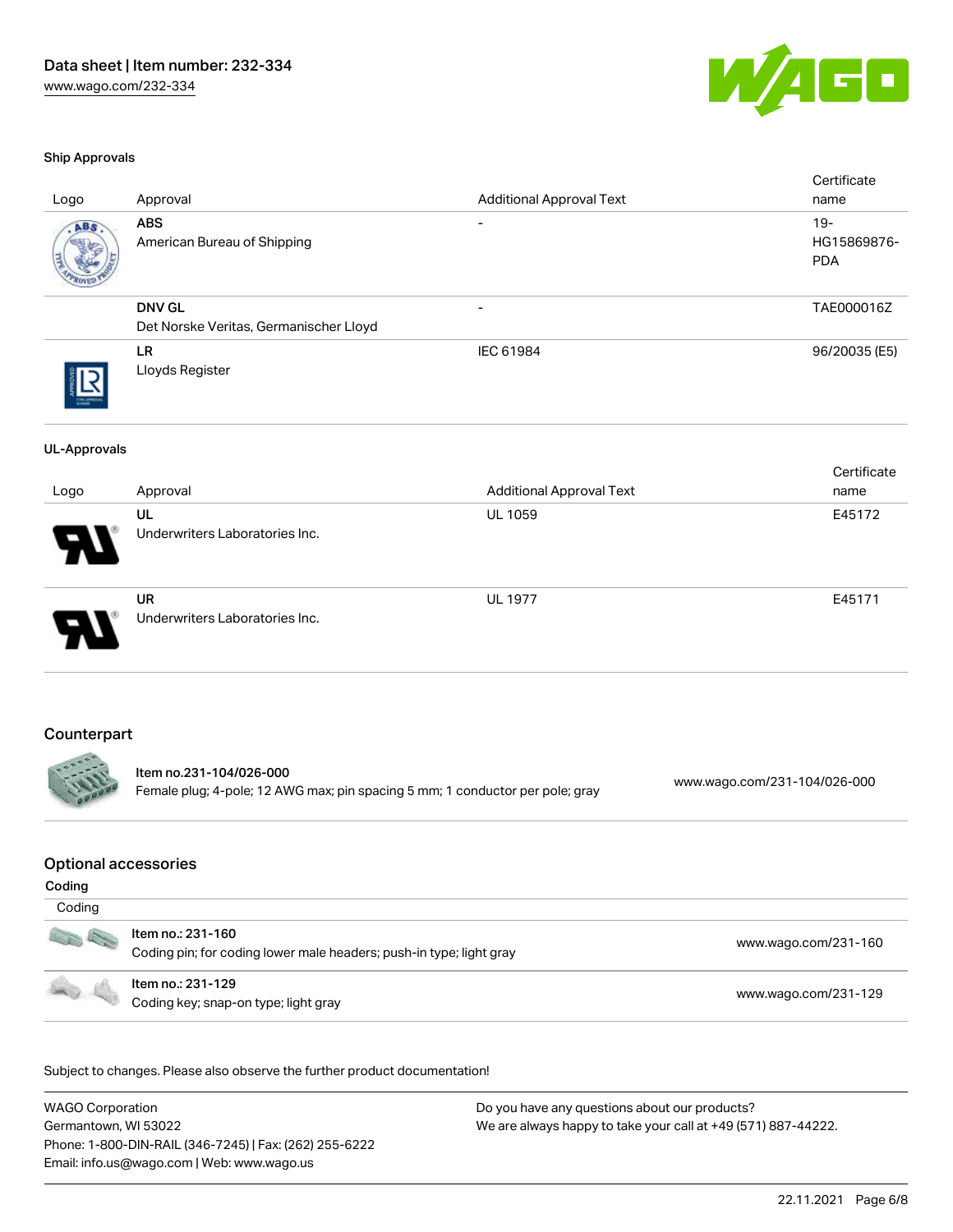### Downloads Documentation



| <b>Additional Information</b>                                                                                                                                          |            |               |          |
|------------------------------------------------------------------------------------------------------------------------------------------------------------------------|------------|---------------|----------|
| Technical explanations                                                                                                                                                 | 2019 Apr 3 | pdf<br>2.0 MB | Download |
|                                                                                                                                                                        |            |               |          |
| <b>CAD files</b>                                                                                                                                                       |            |               |          |
| CAE data                                                                                                                                                               |            |               |          |
| EPLAN Data Portal 232-334                                                                                                                                              |            | URL           | Download |
| ZUKEN Portal 232-334                                                                                                                                                   |            | URL           | Download |
| <b>PCB Design</b>                                                                                                                                                      |            |               |          |
| Symbol and Footprint 232-334                                                                                                                                           |            | <b>URL</b>    | Download |
| CAx data for your PCB design, consisting of "schematic symbols and PCB footprints",<br>allow easy integration of the WAGO component into your development environment. |            |               |          |
| Supported formats:                                                                                                                                                     |            |               |          |
| ш<br>Accel EDA 14 & 15                                                                                                                                                 |            |               |          |
| ш<br>Altium 6 to current version                                                                                                                                       |            |               |          |
| ш<br>Cadence Allegro                                                                                                                                                   |            |               |          |
| ш<br>DesignSpark                                                                                                                                                       |            |               |          |
| ш<br>Eagle Libraries                                                                                                                                                   |            |               |          |
| H<br>KiCad                                                                                                                                                             |            |               |          |
| H.<br>Mentor Graphics BoardStation                                                                                                                                     |            |               |          |
| H<br>Mentor Graphics Design Architect                                                                                                                                  |            |               |          |

- $\blacksquare$ Mentor Graphics Design Expedition 99 and 2000
- $\blacksquare$ OrCAD 9.X PCB and Capture
- $\blacksquare$ PADS PowerPCB 3, 3.5, 4.X, and 5.X
- PADS PowerPCB and PowerLogic 3.0  $\blacksquare$
- $\blacksquare$ PCAD 2000, 2001, 2002, 2004, and 2006
- $\blacksquare$ Pulsonix 8.5 or newer
- $\blacksquare$ STL
- $\blacksquare$ 3D STEP
- $\blacksquare$ TARGET 3001!
- $\blacksquare$ View Logic ViewDraw

Subject to changes. Please also observe the further product documentation!

WAGO Corporation Germantown, WI 53022 Phone: 1-800-DIN-RAIL (346-7245) | Fax: (262) 255-6222 Email: info.us@wago.com | Web: www.wago.us